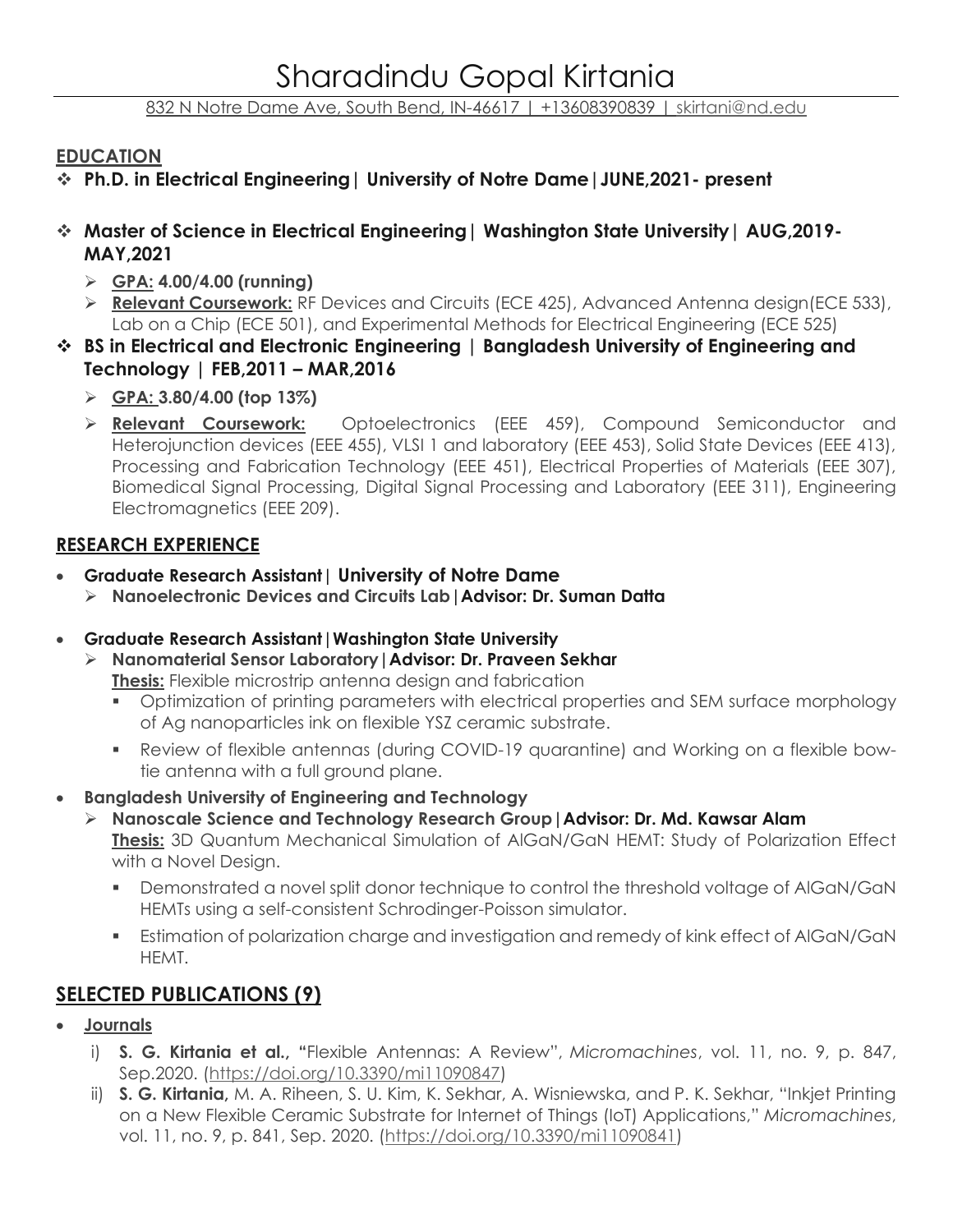- iii) Roy, S.; Kiratnia, S.G.; Roy, P.N.; Hasan, M.M.; Howlader, A.H.; Rahman, M.S.; Islam, M.R.; Rana, M.M.; Abdulrazak, L.F.; Mehedi, I.M.; Islam, M.S.; Hossain, M.B. Numerical Investigation into Optoelectronic Performance of InGaN Blue Laser in Polar, Non-Polar and Semipolar Crystal Orientation. *Crystals* **2020**, *10*, 1033. [\(10.3390/cryst10111033\)](https://www.mdpi.com/2073-4352/10/11/1033)
- iv) S. Roy, S. M., and **S. G. Kirtania**, "Optoelectronic Performance of Vertical Cavity Surface Emitting AlGaAs/GaAs QW Laser in Non-Conventional Orientation," *IJCA*, vol. 176, no. 6, pp. 37-42, Oct. 2017. [\(10.5120/ijca2017915632\)](https://www.researchgate.net/deref/http%3A%2F%2Fdx.doi.org%2F10.5120%2Fijca2017915632?_sg%5B0%5D=P5wQTC5xJ2zP693T1d4qB388C6vm-EbEaVGBZS0y4CzU8Omk_8AiTyv0LV5QAM11eCXLhAQf0ZrTRLpEhcZcsOjJxg.pzqkyiP6elFFWfhDUA0SKFwUZlKkoR1gDsgbGBTelX7k4aTjZD7cI5xiANYVQ0XkqTExD8oW-QL80WJwCGx71g)

## • **Book Chapter**

v) M. N. A. Aadit, **S. G. Kirtania**, F. Afrin, Md. K. Alam, and Q. D. M. Khosru, "High Electron Mobility Transistors: Performance Analysis, Research Trend and Applications," in Different Types of Field-Effect Transistors - Theory and Applications, M. M. Pejovic and M. M. Pejovic, Eds. *InTech*, 2017. ( [https://doi.org/10.5772/67796\)](https://doi.org/10.5772/67796)

# • **Conferences**

- vi) **S. G. Kirtania**, M. N. A. Aadit, and Md. K. Alam, "3D simulation of impact ionization induced kink effect in AlGaN/GaN HEMTs: A novel split-channel design with asymmetric double gate for kink suppression," in 2017 3rd EICT, Khulna, Dec. 2017, pp. 1-6. [\(10.1109/EICT.2017.8275186\)](https://www.researchgate.net/deref/http%3A%2F%2Fdx.doi.org%2F10.1109%2FEICT.2017.8275186?_sg%5B0%5D=oXk7HY3YsGN6Qsftl1dBvV1N72Y1EZjpZeGqJeI839O3fnEMGC6-h_QtKi1F7OprhQQDvnFaj_nLCxXBxRHZTbMQCw.W3OW-JhqAEO2YF6KNCGGr0UQdKQvjA_f58UNDbK72LVNX6FHrUDLNWTYkdM6WGrvId_-BG2LsVvMHgjTvZhGLw)
- vii) M. N. A. Aadit, **S. G. Kirtania**, and Md. K. Alam, "Dependence of threshold voltage on doped layer thickness in AlGaN/GaN HEMT: An improved split donor E-mode design," in 2016 5th ICIEV, Dhaka, Bangladesh, May 2016, pp. 681-686. [\(10.1109/ICIEV.2016.7760088\)](https://www.researchgate.net/deref/http%3A%2F%2Fdx.doi.org%2F10.1109%2FICIEV.2016.7760088?_sg%5B0%5D=UxvjugafRUlwnYZur85zfgo4p4fR5A_57Zo48qPFJmHQZJoSfz3P9fz4yueEb9ZzQUjBUL74zUFMb1Ogrl-XzbNLgg.nckWTvRxFvEKNRheZUmi7MYXqJAgNAYHFPdnvMCdZBGc6cPaDf-WOp9_6T8mFo8v08cc0R4ZKjGcPF4HO0BzFw)
- viii)M. N. A. Aadit, **S. G. Kirtania**, and Md. K. Alam, "Estimation of polarization charge in nitridebased MODFETs using differential threshold voltage technique," in 2016 3rd ICEEICT, Dhaka, Bangladesh, Sep. 2016, pp. 1-6. [\(10.1109/CEEICT.2016.7873041\)](https://www.researchgate.net/deref/http%3A%2F%2Fdx.doi.org%2F10.1109%2FCEEICT.2016.7873041?_sg%5B0%5D=gKRoYcMPWFSQV7XT0G5ZAF5OuVvOVQMTjQxVMTbtPc90z6gQeUqLi_NLAMk6sjKD3zl7nr9HCMXRgmPWjEdDahq-Fw.4qPiNIhn33eZaxU-Lr988GC_8TaaNCWxteIR73g1EFly-2ic2RGCSpuJdaaXQiZwX6QP_H0hfWY_1tNWNtDXEw)
- ix) M. N. A. Aadit, S. N. Juthi, and **S. G. Kirtania**, "Study and suppression of ambipolar effect in multilayer phosphorene tunnel field-effect transistors using double gate structure," in 2017 3rd EICT, Khulna, Dec. 2017, pp. 1–6, [\(10.1109/EICT.2017.8275245\)](https://doi.org/10.1109/EICT.2017.8275245)

# **EXPERIMENTAL SKILLS EDA TOOLS**

COMSOL Multiphysics, ANSYS HFSS, Keysight ADS, Python, MATLAB, CADENCE VIRTUOSO.

Transient measurements for analyzing ferroelectric polarization switching in MFM capacitor AND FeFET. Dc/pulsed currentvoltage (I-V), Capacitance-voltage measurement(C-V), Inkjet Printing, Basic Photolithography.

# **SELECTED PROJECTS:**

- Multipurpose Voice Controlled Robotic Motion (Mar 2015),
- Implementation of Duckworth-Lewis Method Result Calculator for Cricket Matches using MATLAB (2013).
- Design of a 4 bit Universal Shift Register and 3 input XOR gate (with area minimization) in Cadence. (2015).

# **PROFESSIONAL EXPERIENCE**

- **Cleanroom Assistant|Washington State University, Vancouver, WA (Aug 2020 – At present )**
	- ➢ Maintenance of all 3 bays, hallways of cleanroom with hands-on experience of basic photolithography.
- **Graduate Teaching Assistant, School of Engineering and Computer Science |Washington State University, Vancouver, WA (Aug 2019 – At present )**
	- ➢ TA courses: ECE 525 (Experimental Methods for Electrical Engineering), ECE 341 (Signals and Systems)
- **Lecturer, Department of EEE|Jashore University of Science and Technology. (Mar 2017-Aug 2019)**
- **Lecturer, Department of EEE|Daffodil International University. (Sep 2016-Mar 2017)**
- 2